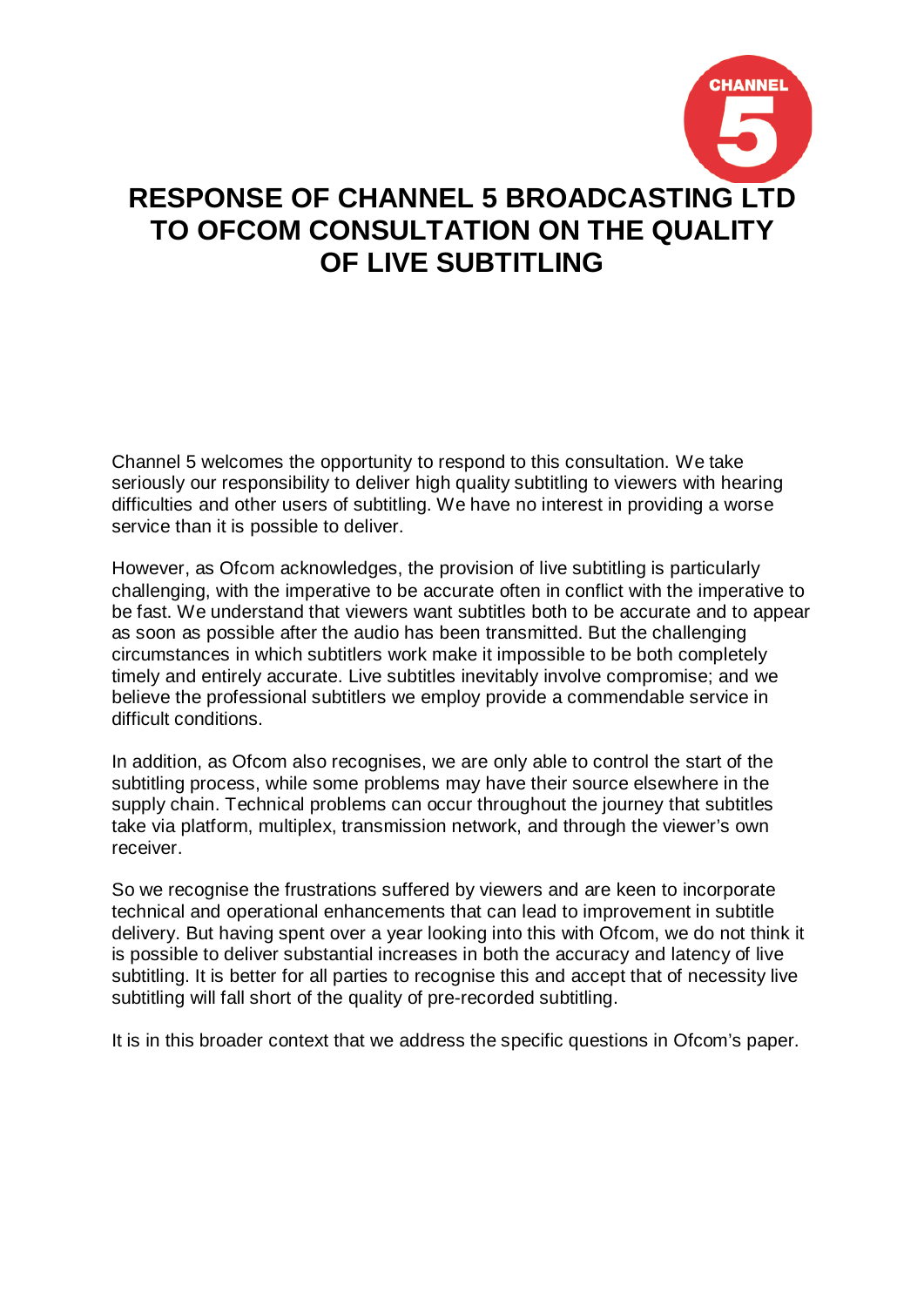*Q1. Do consultees agree with the proposal to require broadcasters to measure and report every six months on the average speed of live subtitling in a variety of programmes, based on a sample of segments selected by Ofcom?*

This proposal could lead to the development of a research resource that might inform future improvements in subtitling quality. In itself, however, it is not clear how this proposal would lead to any improvements in the issues identified by Ofcom.

It is not clear from Ofcom's text and question who would measure subtitling speed; how long samples would be; what account would be taken of such factors as the speed of the subtitled speech and the difficulty of the language employed; or what account would be taken of whether subtitles had been pre-prepared.

We believe it is in the interests of broadcasters, the subtitling companies, viewers and Ofcom itself for a single methodology to be applied to the measurement of subtitling speed. This would allow speed to be measured consistently across broadcasters.

We also believe it would make sense for Ofcom to carry out this measurement work, rather than adopting a two-stage procedure in which broadcasters carry out initial work which is then repeated by Ofcom. This would lead to greater consistency of measurement.

We expect Ofcom to request programmes from us within 90 days of their original transmission, as this is the period in which our licence requires us to keep recordings. Ofcom should also be aware that the recordings it may request will be of our transmitted programmes as they leave us, so will not capture any problems that occur later in the subtitling chain.

*Q2. Do consultees consider that broadcasters should be asked to report separately on different types of live programming? If so, do they agree with the suggestions in paragraph 6.19, or would they suggest different categorisations, and if so, why?*

It would make considerable sense for Ofcom to select several categories of programme. This would acknowledge the difficulties of, say, subtitling a live unscripted multi-person conversation relative to a pre-scripted news report. However, Ofcom should be careful of directly comparing the subtitling speeds of different programmes, as even within genres the challenges posed for subtitlers can vary considerably.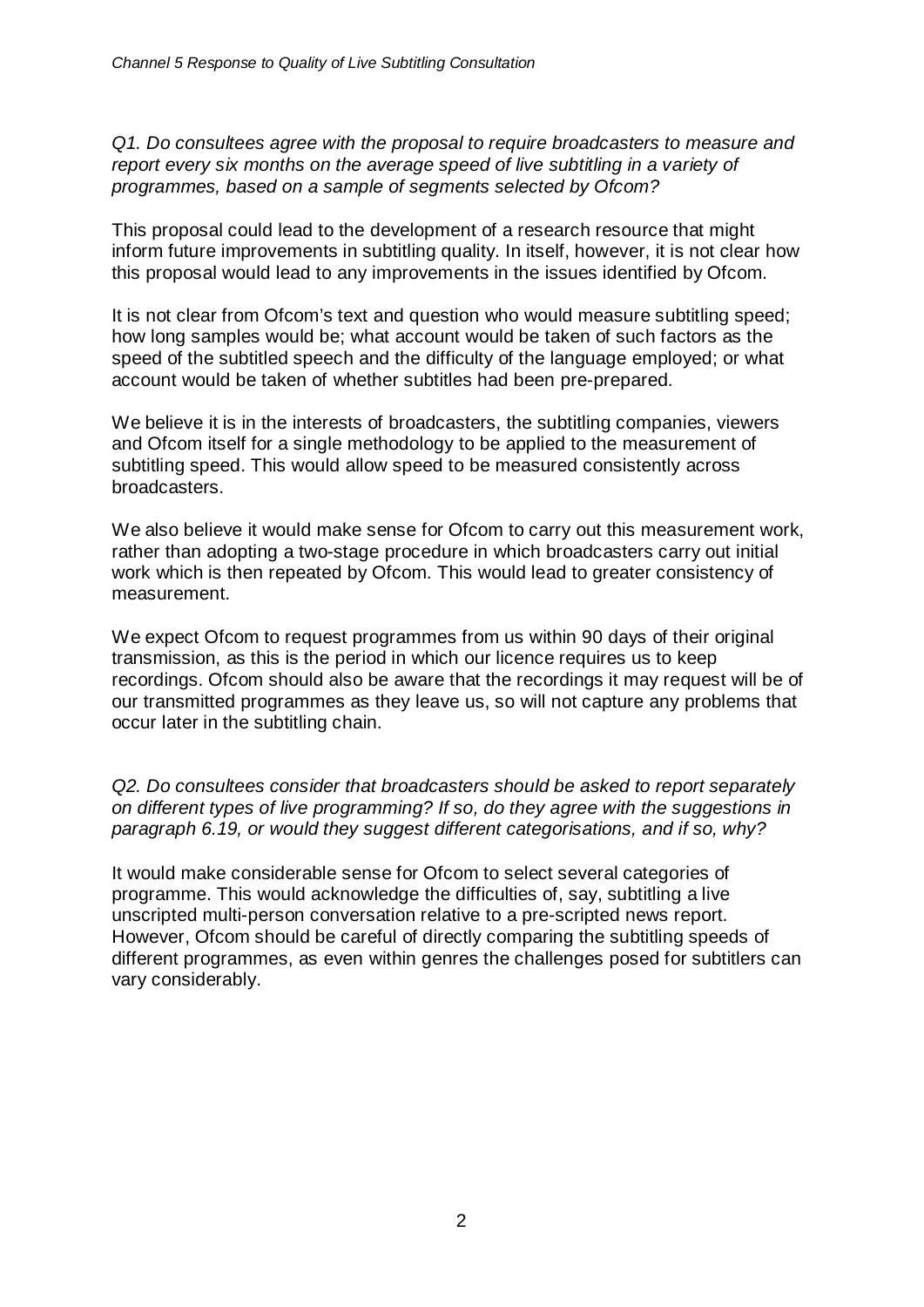*Q3. Do consultees consider that the guidance on subtitling speeds should be reviewed? Do consultees agree that, for the time being, it would not be appropriate to set a maximum target for the speed of live subtitling? If not, please explain why.*

We see no grounds for reviewing the current guidance; nor do we think any problems have been identified which a change to the guidance would address.

## *Q4. Do consultees agree that it would not be appropriate at this stage to set a maximum target for latency? If not, please explain why.*

We do not see how a maximum target for latency could be set or enforced. We note that the technical guidance attached to the Code, in the section entitled Best Practice, says that "In live programmes, the *aim* should be to keep the inevitable delay in subtitle presentation to the minimum…" (our emphasis). We think this is a sensible expression of an ambition to minimise latency, to which all broadcasters and subtitlers can adhere. Given the technical challenges in delivering live subtitling, we do not see how it could be changed into a rule.

While we see the value in researching latency rates, we have similar concerns to those we expressed about the proposed research into speeds in our answer to Question 1. We believe Ofcom should carry out the measurement; that a range of types of programme should be included in the samples chosen; and that all programmes selected by Ofcom should be from the preceding 90 days.

## *Q5. Do consultees agree with the proposal to require broadcasters to measure and report every six months on error rates, on the basis of excerpts selected by Ofcom from a range of programmes?*

We do not object to this proposal in principle. However, we think it would be necessary to develop a methodology that distinguishes different types and degrees of accuracy. Inaccuracy can include misspelling of words that are nonetheless perfectly clear from the context in which they appear; omissions of words that may have some impact on the sense of what is being conveyed; and gross errors that completely change or even reverse meaning.

As with speed and latency, we believe this exercise requires a single methodology that is common across all broadcasters; that the research should be conducted by Ofcom to ensure consistency; that a range of types of programme should be included in the samples chosen; and that all programmes selected by Ofcom should be from the preceding 90 days.